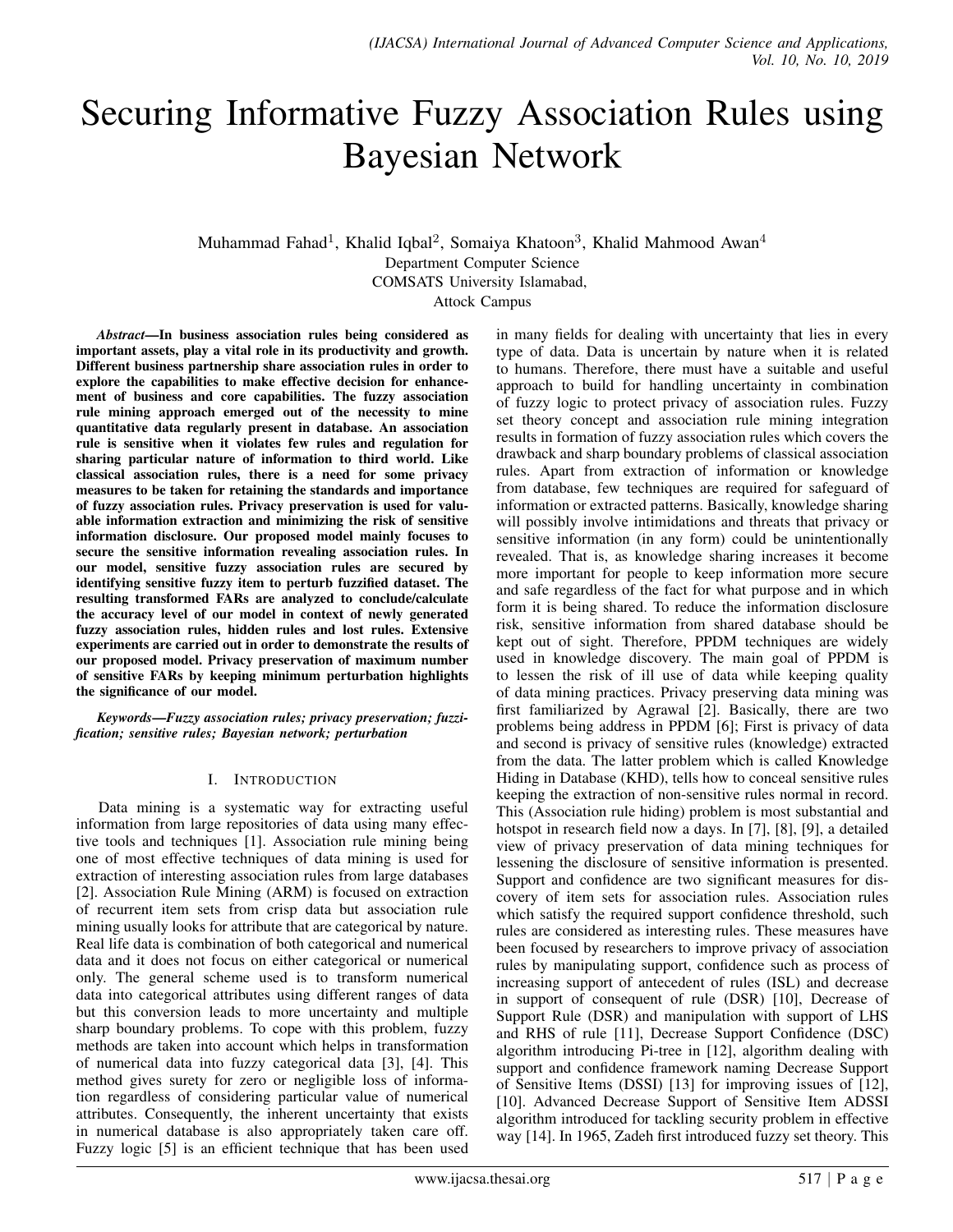theory is under focus of many researches of data mining to find interesting fuzzy association rules or sequential patterns in transaction data with quantitative values [15], [16], [17], extraction of fuzzy rules between key phrases in documents using Extractor Package [18] and defining significance factor and certainty factor in item sets and association rules [19]. Limitations in the support and confidence-based methodologies gave researchers the path to work on perturbation and other different approaches [8], [23] for minimizing the limitation of aforementioned framework-based techniques and enhancing the work. Firstly, these various techniques result into some flaws and limitation of generating lost and ghost rules, multiple database scans, incomplete transformation of database and side effects of adding noise in original database. Secondly, all such techniques tend to hide sensitive rules on assumption bases instead of proper certainty of particular node. ARs are considered as sensitive if they disclose valuable and critical information to third party. Thus, data mining techniques must hide such sensitive rules with proper strategy and selection with proper formulation rather than assumption. All aforementioned techniques became unable to give a solid picture for sensitive item identification for perturbation. On contrary, our proposed methodology not only identifies sensitive items accurately, but also recommends particular transactions for modification. To report this challenging problem, our work proposes a PPDM model for securing fuzzy association rules that are sensitive. Proposed agenda comprise of few steps; using fuzzy logic and membership function for preprocessing of original data set and converting it into fuzzy dataset, preparing input for K2 algorithm and apriori algorithm, determining the sensitive node/item using Bayesian network developed by K2 algorithm, hiding the considered sensitive rules, performing minimum perturbation for max. degree transaction in database using sensitive item/node. Bayesian network has been widely used in fields [19], [20]. Bayesian networks basically helps in discovering information about uncertainty of particular domain by building a probabilistic graphical structure. This particular graphical model contains vertices (V) representing items and edges (E) representing the dependencies of variables probabilistically on parallel items. Items and nodes are variables/attributes of proposed work. Bayesian networks can be developed using K2 algorithm [19]. K2 algorithm discovers relationship among items/nodes in an increasing order.

Remaining part of paper is organized as follows: Section II contains related work done by previous researchers, in Section III we proposed our methodology, Section IV is with experimental section and Section V presents conclusion.

## II. RELATED WORKS

Different techniques have been used by researcher for privacy preservation of association rules and fuzzy association rules. Most of algorithms in privacy preservation mostly rely on support and confidence manipulation of rules and transformation in databases. Two algorithm increasing support of L.H.S (ISL) and Decreasing support of R.H.S (DSR) proposed by Wang et al. [10] ISL increase the support of antecedent of rule below minimum threshold while DSR with no hiding failure, lowers the support and confidence of rule for hiding the sensitive rules. Wang et al. [10], proposed two hiding algorithms ISL (Increase Support of LHS) and DSR (Decrease Support of RHS) algorithm. ISL through rising support of rules' LHS confidence will be reduced under the threshold; as a result, the sensitive association rules will be unseen. DSR decreases the whole rule's support and confidence below the threshold to hide sensitive association rules. DSR has no hiding failure; notwithstanding, whereas ISL will fail if there is no suitable transaction to add. Two more algorithm introduced by Wang et al. [21] naming Decrement in Confidence by Decrease support (DCDS) and decrement in confidence by increase support (DCIS). This algorithm puts combined recommendation association rules under curtain. Rule hiding is done by decreasing support of suggested item keeping others items support constant and increment in support of non-suggested items while keeping support of suggested items constant in (DCDS) and (DCIS) algorithms respectively. Wang et al. [12] presented another support confidence-based approach (DSC) Decrease support and confidence with multiple scan of database in Pitree structure. In [14], Chang and Chen proposed an improved version of [12] for securing complex rules sets naming DSSI (Decrease support of sensitive item set) [13] and also covering its limitation. DSSI is more effectual as compared to another algorithm as it requires only one scan of database and left no rule unhidden. However, it results in removal of some nonsensitive rules which minimizes the impact of its benefit over other algorithm. Another support confidence-based approach ADSSRC Advance Decrease Support of Right-Hand Side item of Rule Cluster) is proposed by Modi et al. [22] which start hiding process after makes cluster of assumed sensitive items picked from RHS hence reducing the number of alterations in original database. A Bayesian network-based model has been used as well in privacy preservation [23]. In [11], different fuzzy based mapping approaches are analyzed in context of privacy preservation aspect and abilities to maintain relationship with other fields. In [24], a technique in privacy preserving manner is proposed to find out comprehensive fuzzy rules with the similar traits from share data. In [29], a fuzzy c-regression method is used to produce artificial data generation process which helps third parties to statistical calculation with a narrow disclosure risk. Hong et al. [26], proposed an algorithm that extracts exciting fuzzy association rules from given transaction set by incorporating concepts of apriori algorithm and fuzzy set idea. This algorithm focused only the particular fuzzy region having more support than minimum support used to frame the rules. this algorithm claims better time complexity. Berberoglu [28], proposed a unique scheme to hide sensitive fuzzy association rules. This process is done by increment in support threshold of antecedent part of rule which later, results in lowering confidence of particular rule. Manoj Gupta et al. [30], proposed quantitative rules hiding by lowering the support after performing fuzzification with random membership function. This method needs predefined membership function for fuzzification and are typically constructed by human experts. Hameed et al. [16] proposed a framework for privacy preservation of fuzzy association rules. This framework (PPFAR) is based on fuzzy correlation study. Interesting association rules are highlighted and considered as sensitive by fuzzy set integration with aprioiri and fuzzy correlation study. Experimental results demonstrate that PPFAR approach tends to hide informative rules with minor level alterations and sustains quality of the modified dataset. Another technique for hiding sensitive FAR is introduced in [21] which extract fuzzified data with help of modified aprioiri algorithm. DSR (Decrease support of Right-hand side of rule) approach is used for hiding sensitive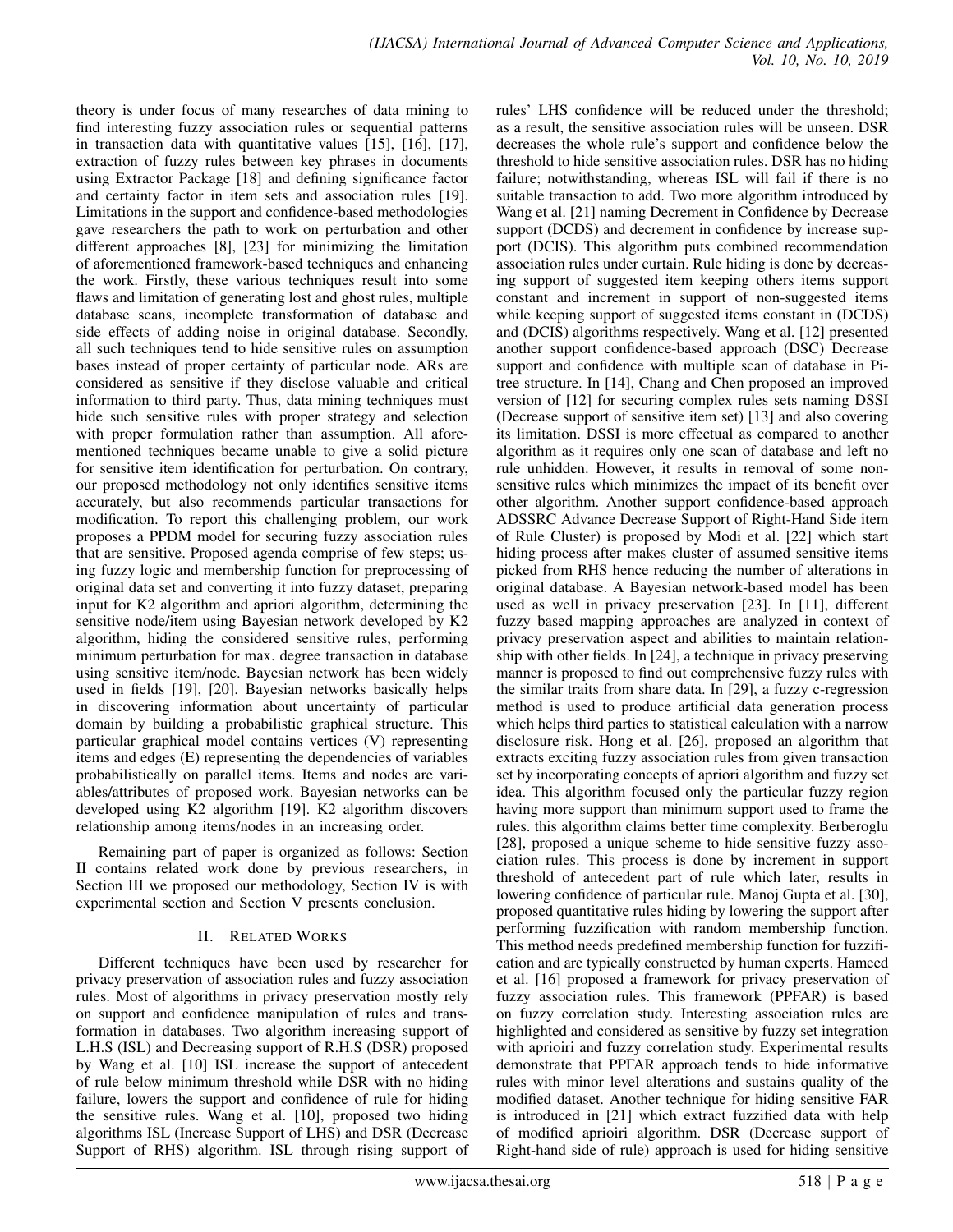rules. Chan and Au introduced an algorithm F-APACS in [27] for extraction of fuzzy association rule. Transformation from quantitative to linguistic data is performed in this algorithm. Furthermore, process of accustomed difference analysis is used. It helped in finding out the most interesting associations among variables. In [34] a secure framework for privacy preserving fuzzy co-clustering is proposed for handling both vertically and horizontally distributed co-occurrence matrices. A method to hide fuzzy association rule is proposed in [31] using modified apriori algorithm in order to identify sensitive rules to be hidden. A perturbation approach, algorithm Fast hiding sensitive association rules (FHSAR) proposed by Weng et al. [25]. This algorithm minimizes the execution time for hiding sensitive rules by taking single scan of database. All transactions are assessed one by one to capably select items for modification purpose. In addition to hide sensitive rules, Index table-based transformation of frequent item set is used by framework proposed by Wu et al. [32]. It is done for retrieving rules rapidly. In technique [20] process of binning and field rotation are used for securing sensitive information after perturbation in database. This methodology sustained the novelty of data even after recognition of items required for perturbation. In [33], [34], multiple rules hiding technique is proposed that requires two scans of database irrespective of sensitive items. Index table files are generated for speed up of locating sensitive transaction in firs scan whereas hiding algorithm is applied in dataset in second scan. A border-based approach is introduced by X. Sun [35] which is used to efficiently evaluate influence of any manipulation or alteration to the original database throughout hiding procedure. Alteration is performed with minimum side effects keeping the quality of database constant. Later on Sun [35] introduced enhanced usefulness of the work presented in [36]. Hybrid approaches like [37], EMO algorithm is also used for overcoming the failure of previous techniques-based algorithms by combining hybrid technique (e.g. distortion and genetic algorithm). Despite of this, optimal solution is NP-hard problem but there is always focus on optimal solution or methods for the discussed problem.

#### III. PROPOSED METHODOLOGY

Our proposed framework presented in Fig. 1 contains quantitative dataset. Initially original dataset is converted into fuzzified data using membership function  $MF(i) : D(i) \rightarrow$  $[0, 1]$ . This transformation is resulted after fuzzy set intervals of every attribute of original dataset  $D_{(org)}$ . The resulting data is again processed into binary data  $D_{(bin)}$  and transactional dataset  $D_{(T)}$ . Binary table represents presence and absence of item using binary digit 0 and 1. Transactional data is used as input for apriori algorithm to generate efficient fuzzy association rules FARS. Binary table D(bin) is prepared as input for K2 algorithm. K2 algorithm is used to get the corresponding node in order of the occurrence of items. Conditional Probability scores are generated using random orders of variables of binary table. Those scores help in measuring items dependency column by column on each other. Thus, this table is recorded during the execution of K2 algorithm. Probabilistic dependency and highest computation of particular item throughout this Bayesian network structure is fundamentally used to locate the sensitive item  $(I<sub>S</sub>)$  and transform the transactional bi-vector dataset after minimum perturbation. The released or reformed dataset  $(D_R)$  is used



Fig. 1. Bayesian network-based Privacy preservation of sensitive fuzzy association rules

as input again to apriori algorithm keeping the support and confidence constant to extract modified and non-sensitive rules  $(R_{NS})$ .

## *A. Important Components of the Proposed Model*

After brief discussion of proposed model, few important components of this model are discussed below:

*1) Apriori algorithm:* Apriori algorithm, first introduced by agarwal [2] is extensively used and was one of the first attempt for extracting association rules from large datasets. This algorithm is count sub class of DFS algorithm. Though generating interesting association rules, this algorithm is unable to protect disclosure of sensitive rules.

*2) Membership function MF(x):* Membership function introduced by Lofti A. Zadeh, is a curve that determines how ever input value is mapped to degree of membership from 0 to 1. Gaussian membership function is effective function for achieving the smoothness in curve and removing uncertainty in data series. Gaussian membership function is computed in eq. (1):

$$
gmf(x) = e^{-0.5(y)^2}; y = 8[\frac{X - X_{min}}{X_{max} - X_{min}}]4, x > 0 \quad (1)
$$

Where  $X_{min}$  = Minimum value in given data series;  $X_{max}$  = Largest value in given data series;  $X =$  current value that is in queue to be fuzzified.

*3) Fuzzy table:* Fuzzy table is collection of record which is fuzzy in nature and is calculated after applying membership function using multiple intervals (expert domain based) as shown in Table I.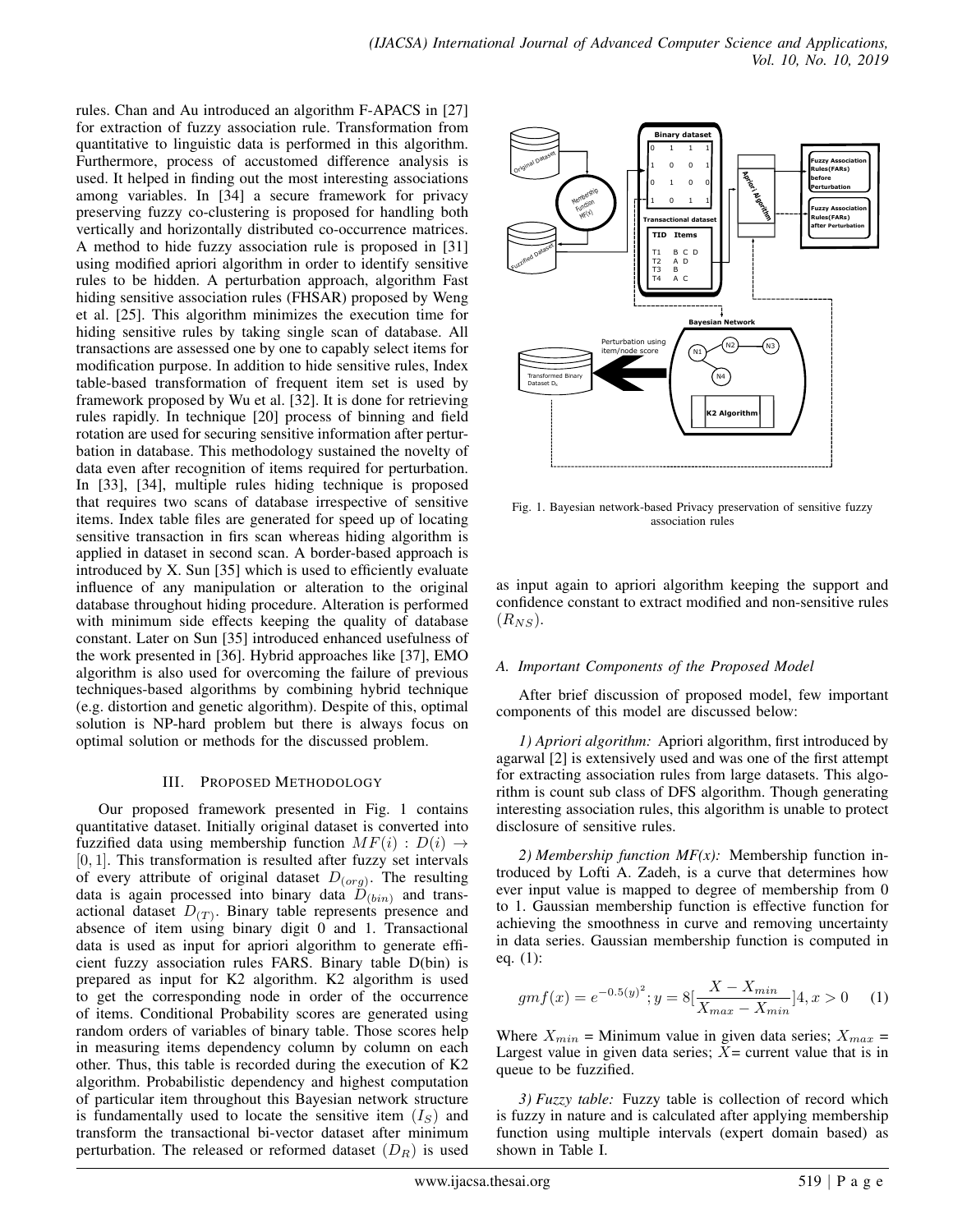TABLE I. FUZZIFIED DATA EXAMPLE

| <b>TID</b>     |       | Age   |      | Income |         |       |  |
|----------------|-------|-------|------|--------|---------|-------|--|
|                | Low   | Young | Old  | Low    | Average | High  |  |
| T1             | 0.3   |       | 0    | 0.7    |         |       |  |
| T <sub>2</sub> | 0.122 | 0.55  |      | 0.8    | 0.1     | 0.002 |  |
| T <sub>3</sub> |       | 0.7   | 0.12 |        | 0.45    | 0.34  |  |
| T <sub>4</sub> | 0     |       | 0.67 |        |         | 0.9   |  |
| T <sub>5</sub> |       | 0.78  |      | 0.1    | 0.2     |       |  |

*4) Fuzzy association rule (FARs):* Fuzzy association rule mining is used for extracting association rules with fuzzy set concept such that the quantitative values can be controlled. Fuzzy association rules use fuzzy logic to convert the numerical, quantitative and crisp values into linguistic terms. They basically split information into multiple domains and represent it into more descriptive form.

 $Customer_{age=young,marital\_status=window} \rightarrow$  $Loan_{Balance=low}$ 

*5) Binary table of transactions:* Table II represents particular item's presence and absence in form of 0s and 1s in every transaction.

#### TABLE II. BINARY TABLE

| TID            |    |               |     |                  |  |
|----------------|----|---------------|-----|------------------|--|
|                | А, | $\mathcal{P}$ | B,1 | B <sub>1</sub> 2 |  |
| T <sub>1</sub> |    |               |     |                  |  |
| T2             |    |               |     |                  |  |
| T <sub>3</sub> |    |               |     |                  |  |
| T <sub>4</sub> |    |               |     |                  |  |
| T <sub>5</sub> |    |               |     |                  |  |

*6) K2 Algorithm with Bayesian network:* K2 algorithm [19] can be used to establish Bayesian network structure in increasing order. Bayesian networks are denoted in a (DAG) Directed Acyclic Graph according to given eq. (2)

$$
f(i, \pi_i) = \prod_{i=1}^n \prod_{j=1}^{q_i} \frac{(r_i - 1)!}{(N_{ij} + r_i - 1)!} \prod_{k=1}^{r_i} \alpha_{ijk}!
$$
 (2)

 $\pi_i$ : Parents of xi(node)  $q_i = |\varphi_i| \varphi_i$ : List of all possible representation of the parents of  $x_i$  in Database. i.e, if  $p_1, ..., p_s$  are the parents of  $x_i$  then  $\varphi_i$  is the Cartesian product  $\{v_1^{p_1},...,v_r^{p_i}\}\dots\{v_1^{p_1},...,v_r^{p_s}\}$  of all possible values of attribute  $p_1$  through  $p_s$ .  $r_i = |v_i| v_i$ : All possible values of the attribute  $x_i$   $\alpha_{ijk}$ : Number of items in D in which the trait  $x_i$  is represented with its  $k^{th}$  value, and the parents of  $x_i$  in  $\pi_i$  are instantiated with the  $j<sup>t</sup> h$  instantiation in  $\varphi_i$ .  $f(i, \pi_i)$ ; Database D probability that parents of attribute  $x_i$  are  $\pi_i$ .

*7) Maximum degree transaction (Tmax):* It is a transaction in data set which contains highest numbers of item in it. Maximum degree transaction is utilized for perturbation process.

*8) Sensitive rule (RS)/ item(IS):* A rule is sensitive (RS) when it discloses any private information. A sensitive rule (RS) is determined by scores obtained after k2. In this model, a sensitive node is identified through K2 algorithm on basis of Bayesian Network. A node is recognized as sensitive by taking its frequent occurrence or maximum likelihood calculation into account throughout this network structure. So the item having

maximum column by column dependency after generating number of scores from their random orders, is used to perturb the transactional dataset.

*9) Algorithm working and implementation:* Before explanation of proposed model here some main steps of models are described that are to be followed:

STEP-1: Initially, text file contain quantitative data is read.

STEP-2: This quantitative data is then converted into fuzzified form by applying Gaussian membership function  $(gmf(x))$ .

STEP 3: Binary data is obtained from fuzzified data generated in STEP-2.

STEP-4: Transactional data (after manipulation of binary data with symbolic representation)is used as input to Apriori algorithm for generating fuzzy association rules.

STEP-5: Binary table from STEP 3 is given as input to K2 algorithm [34] for generating Bayesian Network of different random orders.

STEP-6: After K2 algorithm, scores on basis of conditional probability of items on each other is calculated and store in table from STEP-5.

STEP-7: An item with its symbol in transactional table having maximum score after different order based probability and dependency is identified.

STEP-8: Perturb the transactional table using STEP-7.

STEP-9: Transactional data altered in STEP-8 is used by Apriori algorithm.

STEP-10: Generate output of result based on STEP-9 (Hidden Informative FAR).

Proposed algorithm with each step is shown in Fig. 2. This algorithm initially takes original data as input for fuzzification process/Gaussian membership function being most productive in this domain. Gmf(x) is used to convert original data  $D$  into fuzzy data using various fuzzy sets. A membership function converts the crisp data into fuzzified form thus eliminating the factor of uncertainty and sharp boundary problem in quantitative or binary data. Furthermore fuzzified data is converted into binary table after applying filtration process of threshold of 0.1% to all fuzzy values and as this threshold is enough to prune negligible fuzzy values. This binary table is given as input to K2 algorithm for making Bayesian network and finding out probability computation of every variable. On the basis of this computation a node is identified as sensitive node. A node is a basically attribute/variable of binary table. A symbolized transactional data, created from binary table, is given input to apriori algorithm to produce efficient fuzzy association rules. Minimum perturbation is performed using maximum degree transaction in transactional table to remove sensitive item and pass the modified data set to generate non sensitive association rules.

Major factor of our proposed algorithm is firstly, highlighting the privacy in fuzzy association rule mining unlike previous researches and secondly, restriction in change of either support confidence threshold. Different dataset samples from literatures are used to test effectiveness and accuracy of our technique.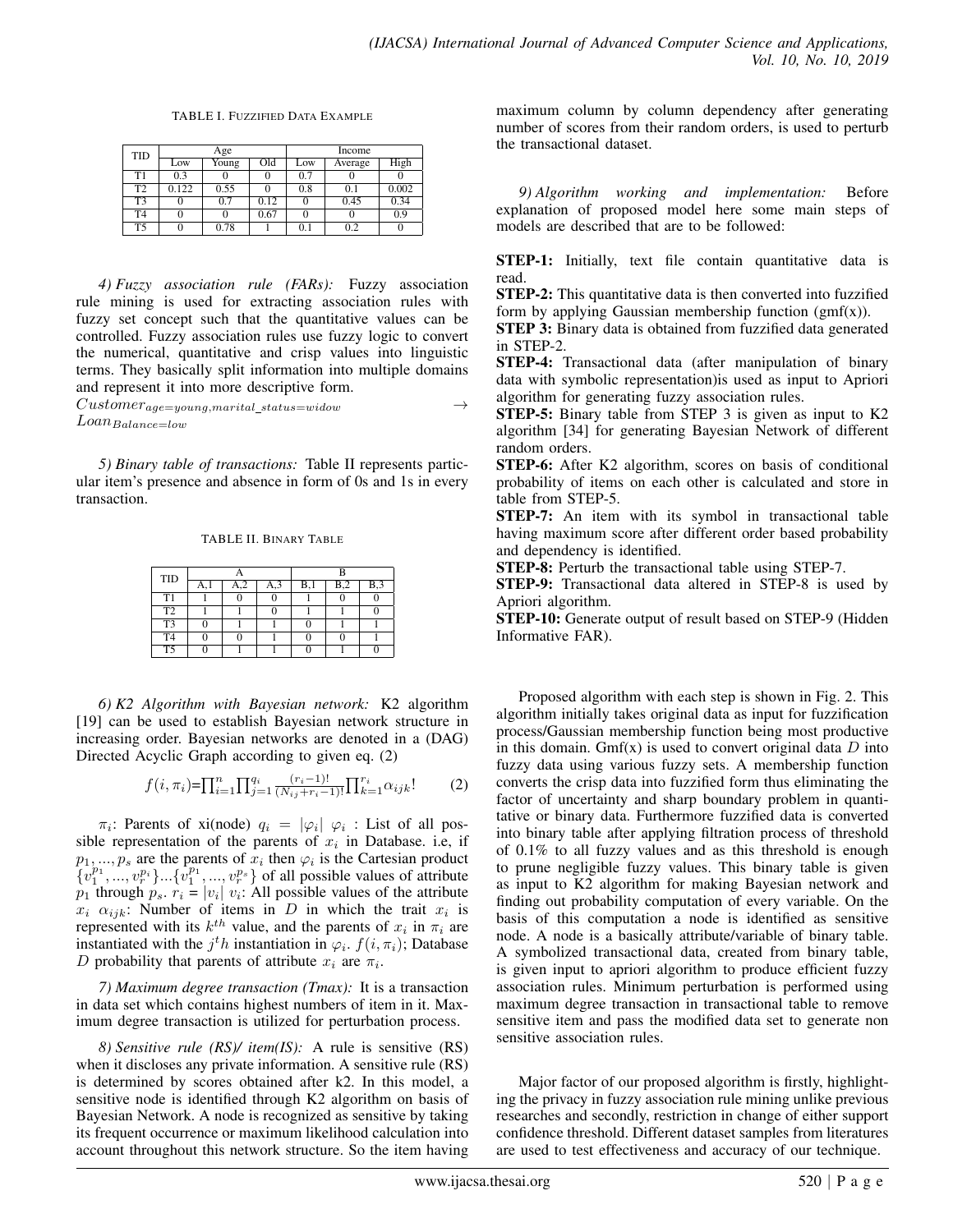- 1. Input: Data.txt file, Support Threshold. 2. Output: Non sensitive Fuzzy Association Rules
- 3. Data < ---- *readtxt*(Orig\_Data.txt)<br>4. while(size of Trans>=i)
- 4. while(sizeof\_Trans>=j)<br>5.  $i=1$ :
- 5.  $i=1$ ;<br>6 *whil*
- while( sizeOf Fuzz\_Col>=i)
- 7. while(Data\_matrixSize(1)>=itrOfData)<br>8. Fuzz\_data <----- Guass MF( 0;1)
- 9. Fuzz\_data = Current\_value<br>10. end
- 10. *end*
- 11. Bin Data[j,i]
- ←(Fuzz\_data[Bin\_Data(j,i)>0.001]
- 12. Tran\_Doc.txt←Bin\_Dta[row, col]
- 13. Trans\_Data←readdata(Tran\_Doc.txt) 14. Num\_of\_Trans← length (Trans\_Doc.tra)
- 15. for  $k = 1$  to num of Trans
- 16. All nodes← [all Nodes,Trans\_Data.tra,Node]
- *17. end*
- 18. All\_Nodes=*unique*(all\_Nodes)<br>19. Node Symbols--char(64+(1:le Node\_Symbols←char(64+(1:length(all\_Nodes)
- 20. *for*  $k = 1$  to *length*(all Nodes)
- 21. nodeLookUpTable $\{k,1\}$ ←all\_Nodes $\{k\}$
- 22. nodeLookUpTable{k,1}← node\_Symbols(k)
- 23. *end* 24. BinaryTable←*zeros*(num\_of\_Trans.length(all\_
- nodes)
- 25. List\_Of\_Trans←*cell*(num\_of\_Trans,1)
- 26. for  $\overline{k} = 1$  to num of Trans
- 27. Cur\_Trans\_Nodes←Trans\_Data.tra(k).Node
- 28. *for* m=1 to *length*(all\_Nodes)<br>29. nodeIndex—strmatch(all\_Nodes) 29. nodeIndex←*strmatch*(all\_Nodes{m}.cur\_Tra\_
- Nodes)
- 30. *if*~(*isempty*(nodeindex))
- 44. *for* k = 1 to *length* (List\_Of\_Trans) 45. *if any*(List\_Of\_Trans{k}←Score\_Item\_Symbol)
- 46. Trans\_Counter←trans\_Counter+1 47. Tran\_And\_Len(trans\_Counter,1)←k
- 48. Tra And Len(trans-

32. BinaryTable $\{k,m\} \leftarrow 1$ 

33. *end*  34. *end* 35. *end*

- Counter, $2$ )←length(List Of Trans){k}) 49. *end*
- 
- 

31. List\_Of\_Trans{k}←[List\_Of\_Trans{k},nodeLo okUpTable{m,2}]

36. Bay\_Network\_Nodes<*call*K2{Bin\_Data} 37. BayesScore←[K2Score,Order'] 38. maxScore← *max*(abs(BayesScore(:,1))) 39. id# ←find(abs(BayesScore(:,1))>=maxScore) 40. Score\_Item\_No←BayesScore(id,2)<br>41. Score\_Item\_Symbol← 41. Score\_Item\_Symbol← itemLookUpTable{Score\_Item\_No,2} 42. Sensitive\_Node←Score\_Item\_Symbol 43. Tran And Len←[];trans\_Counter←0

- 
- 
- 56. List\_Of\_Trans{Tran\_Delete(m)}←Trans
- 57. *end*
- algorithm to hide Sensitive FAR on transformed List Of Trans.

## Fig. 2. Proposed algorithm with detailed steps.

#### IV. EXPERIMENTAL RESULT

To assess the working of proposed model is tested on different sample data sets based on other literatures to hide sensitive fuzzy association rules with backing of K2 and apriori algorithms. Our proposed methodology, initially reads a sample dataset containing five attributes of quantitative data in .txt format to apply fuzzification process. Resulting fuzzified data (example in Table I) is converted into binary table representing the presence or absence of particular item. Table II is showing (generic example of) binary data obtained from fuzzified data. Transactional items set Fuzzy association rules are produced from apriori algorithm. A sensitive node (i.e. "B", 2nd node) is identified using scores of different orders obtained from K2 algorithm. Thus FARs containing item "B" are considered as sensitive item and are presented in Table III. Minimum perturbation, based on sensitive item "B" is applied on maximum degree transaction i.e. 3rd row of transactional item set. Fig. 3 and Fig. 4 show the item dependency graph on each other for given sample dataset. Keeping the support constant (i.e. min\_support is 20%) Apriori algorithm is again applied on perturbed transactional data to generate non sensitive association rules. As a result, 6 out of 7 rules from sensitive fuzzy association rules based on identified sensitive item, are hidden that are mentioned in Table IV.

In our proposed model, sensitive fuzzy association rules (FARs) are considered according to the identified sensitive item (Is), so these rules are not required to be shared in combined platform of business or publicly. Such rules need to be hidden which is successfully done by our proposed methodology. In Table V, summary of our proposed model on sample data set  $D$  is presented. We used HEART data set from UCI repository to evaluate our proposed methodology. This data set contains seven attributes out of which four attributes naming, "Age", "Cholesterol Level", "Blood pressure" and "Maximum

| TABLE III. SENSITIVE FUZZY ASSOCIATION RULES (FARS) USING |                       |  |  |
|-----------------------------------------------------------|-----------------------|--|--|
|                                                           | <b>SENSITIVE ITEM</b> |  |  |

| Rule No. | <b>Fuzzy Association Rules</b> | Support% | Confidence $%$ | Lift Ratio% |
|----------|--------------------------------|----------|----------------|-------------|
|          | $B \rightarrow D$              | 25       | 66.6           | 16          |
|          | $B \rightarrow H$              | 25       | 66.6           | 13          |
|          | $B \rightarrow I$              | 25       | 66.66          | 22.5        |
|          | $B, D \rightarrow H$           | 25       | 100            | 20          |
|          | $B. D \rightarrow O$           | 25       | 100            | 33.3        |
|          | $B, H \rightarrow O$           | 25       | 100            | 33.33       |
|          | B, D, H $\rightarrow$ O        |          | 100            | 33.33       |

TABLE IV. HIDDEN SENSITIVE FUZZY ASSOCIATION RULES (FARS) USING SENSITIVE ITEM

| Rule No. | <b>Fuzzy Association Rules</b> | Support $%$ | $Confidence\%$ | Lift Ratio% |
|----------|--------------------------------|-------------|----------------|-------------|
|          | $B \rightarrow D$              | つう          | 66.6           |             |
|          | $B \rightarrow H$              | 25          | 66.6           | 13          |
|          | $B \rightarrow I$              | 25          | 66.66          | 22.5        |
|          | $B, D \rightarrow H$           |             | 100            | 20          |
|          | $B, H \rightarrow O$           |             | 100            | 33.33       |
|          | B, D, H $\rightarrow$ O        |             | 100            | 33.33       |



Fig. 3. Bayesian Network on given dataset  $(D)$ 

Heart Rate" are taken into consideration for testing purpose. Our methodology performed the fuzzification operation to convert those attributes into fuzzified values. Binary table is generated to locate the item's presence and absence in particular tuple. Binary table of heart data set is presented in Table VI. This resulting data is passed to K2 algorithm to generate Bayesian network and computing the dependency scores of each fuzzified attribute (as shown in Fig. 5). This score is calculated using multiple order approach of nodes to find out constant maximum score of particular item and hence considered as sensitive node. A sample of identified sensitive item based FARs are shown in Table VII. Apriori algorithm is used on transactional item sets generated from binary table, to create non redundant fuzzified association rules. Minimum

- 50. *end* 51. Max\_length← *max*(tran\_And\_Len(:,2)) 52. Tran\_Delete←tran\_And\_Len(find(tran\_And\_L  $en(:,\overline{2})=Max\_length),1)$ 
	-
- 53. for  $m = 1$  to *length*(Tran\_Delete)
- 54. Trans←List\_Of\_Trans){Tran\_Delete(m)}
- 
- 55. Trans(trans=Symbol\_Item\_Symbol)←[]<br>56. List\_Of\_Trans{Tran\_Delete(m)}←Tran
- - 58. *call* Apriori(List\_Of\_Trans) //use apriori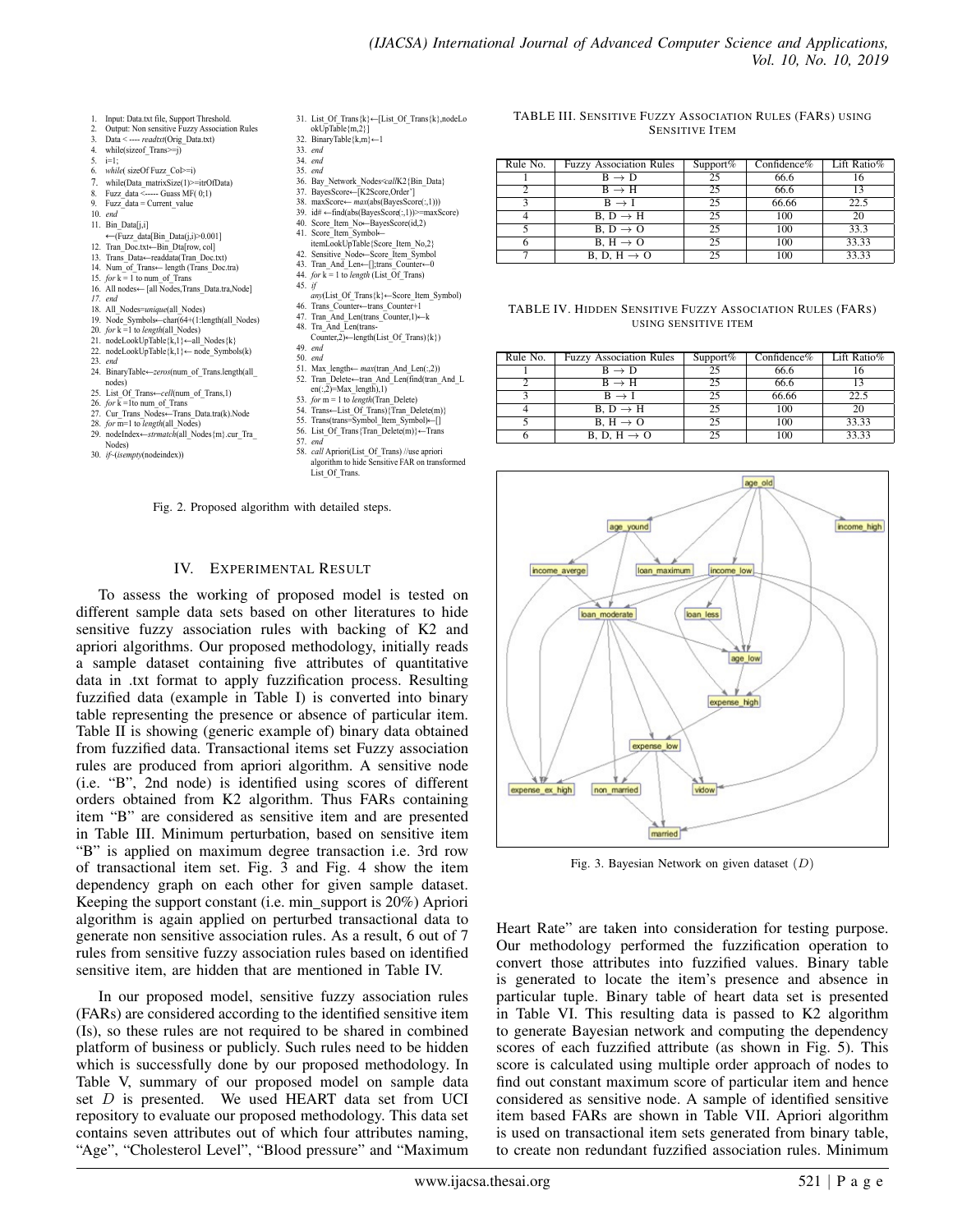TABLE V. SUMMARY OF PROPOSED MODEL ON SAMPLE DATASET

| Total | Sensitive | Hidden      | Lost        | Ghost   | Modified     | Total Trans- |
|-------|-----------|-------------|-------------|---------|--------------|--------------|
| FARs  | FARs      | <b>FARS</b> | <b>FARs</b> | FARs    | Transactions | actions      |
| 86    |           | 06          | $_{00}$     | $_{00}$ | 01           |              |

perturbation is performed on maximum degree transaction in transactional table and in this case two transactions are perturbed as they both contains maximum number of items in it. Modified table is thus passed to Apriori algorithm to generate non sensitive Fuzzy association rules.

TABLE VI. A SAMPLE OF BINARY TABLE ON HEART DATA SET

|  |   |                          | Е | н | ſ÷ |  |                          |  |
|--|---|--------------------------|---|---|----|--|--------------------------|--|
|  |   |                          |   |   |    |  |                          |  |
|  |   | л                        |   |   |    |  |                          |  |
|  | ٠ | $\overline{\phantom{a}}$ |   |   |    |  | $\overline{\phantom{a}}$ |  |
|  |   |                          |   |   |    |  |                          |  |

TABLE VII. SENSITIVE FUZZY ARS USING SENSITIVE ITEM

| Rule No. | <b>Fuzzy Association Rules</b> | Support $%$ | Confidence%        | Lift Ratio% |
|----------|--------------------------------|-------------|--------------------|-------------|
| 29       | $E \rightarrow J$              | 20          | 34.5               | 1.56        |
| 59       | $B.E \rightarrow G$            | 24.48       | 57.14              | 1.78        |
| 61       | $B.E\rightarrow L$             | 20.40       | 47.61              | 2.26        |
| 73       | $C.E \rightarrow K$            | 22.44       | 78.57              | 2.70        |
| 79       | $D.E \rightarrow G$            | 20.40       | $\overline{55.55}$ | 1.73        |
| 80       | $D.E \rightarrow H$            | 26.73       | 100                | 2.32        |
| 87       | $E.G \rightarrow H$            | 36.73       | 100                | 2.32        |
| 88       | $E.G \rightarrow K$            | 20.40       | 55.55              | 1,91        |
| 89       | $E.G \rightarrow L$            | 22.44       | 61.11              | 2.91        |
| 90       | $E.H \rightarrow J$            | 20.40       | 35.71              | 1.62        |
| 91       | $E.H\rightarrow K$             | 32.65       | 57.1               | 1.97        |
| 101      | $B.C.E \rightarrow H$          | 24.48       | 92.3               | 3.18        |
| 102      | $B.C.E \rightarrow K$          | 22.44       | 84.6               | 2.91        |
| 108      | $B.D.E \rightarrow K$          | 22.44       | 78.56              | 2.70        |
| 119      | $D.E.G \rightarrow H$          | 20.40       | 100                | 2.32        |
| 122      | $E.G.H\rightarrow K$           | 20.40       | 55.55              | 1.91        |

Pursuing our assessment on different UCI repository data sets proved effectiveness of our proposed methodology and it showed that our model was successful in hiding sensitive rules. Major factor of our model is restriction of ghost rules and lost rules unlike other algorithms like ISR, DSR and ADSSI. No. of lost rules are not found in our technique. In Fig. 5, a comparison analysis of our proposed methodology with different approaches is shown on hiding failure, number of ghost rules, lost rules. Our technique showed tremendous growth with zero hiding failure and ghost rules and minimizing the number of lost rules using least transformation in database unlike other compared approaches.

# V. DISCUSSION

Privacy-Preserving Data Mining (PPDM) techniques are one step ahead in extraction of knowledge from large commercial and public data repositories while preventing the disclosure of sensitive information in form of association rules. In this work, we presented a Bayesian network based PPDM strategy for securing the critical fuzzy association rules. We not only summarized the previously researched work of hiding



Fig. 4. Bayesian Network by K2 algorithm on HEART Dataset



Fig. 5. Comparison of proposed model with few previous approaches

and securing sensitive information procedures like Support confidence, Perturbation techniques but also highlighted the lacking in their findings in context of information securing. After thorough study we came across main factors of previous work; i) Stress on extraction and securing of information from only classical association rule domain; ii) Assumption of sensitive information or target required to be concealed rather than proper formulation. We progressed with prior knowledge of aforementioned techniques to enhance the PPDM securing strategy in fuzzy domain. We mainly addressed privacy preservation of FARs which was not significantly taken into consideration in early contributions. We went through different highly significant phases in our work that includes fuzzification techniques for uncertain data, applying association rule mining technique for items relationships and their correlated behavior. Furthermore, Bayesian network incorporation into decision making procedure for sensitive items identification which later on, lead to creation of non-sensitive association rules after perturbation. The advantage of perturbing in this way, is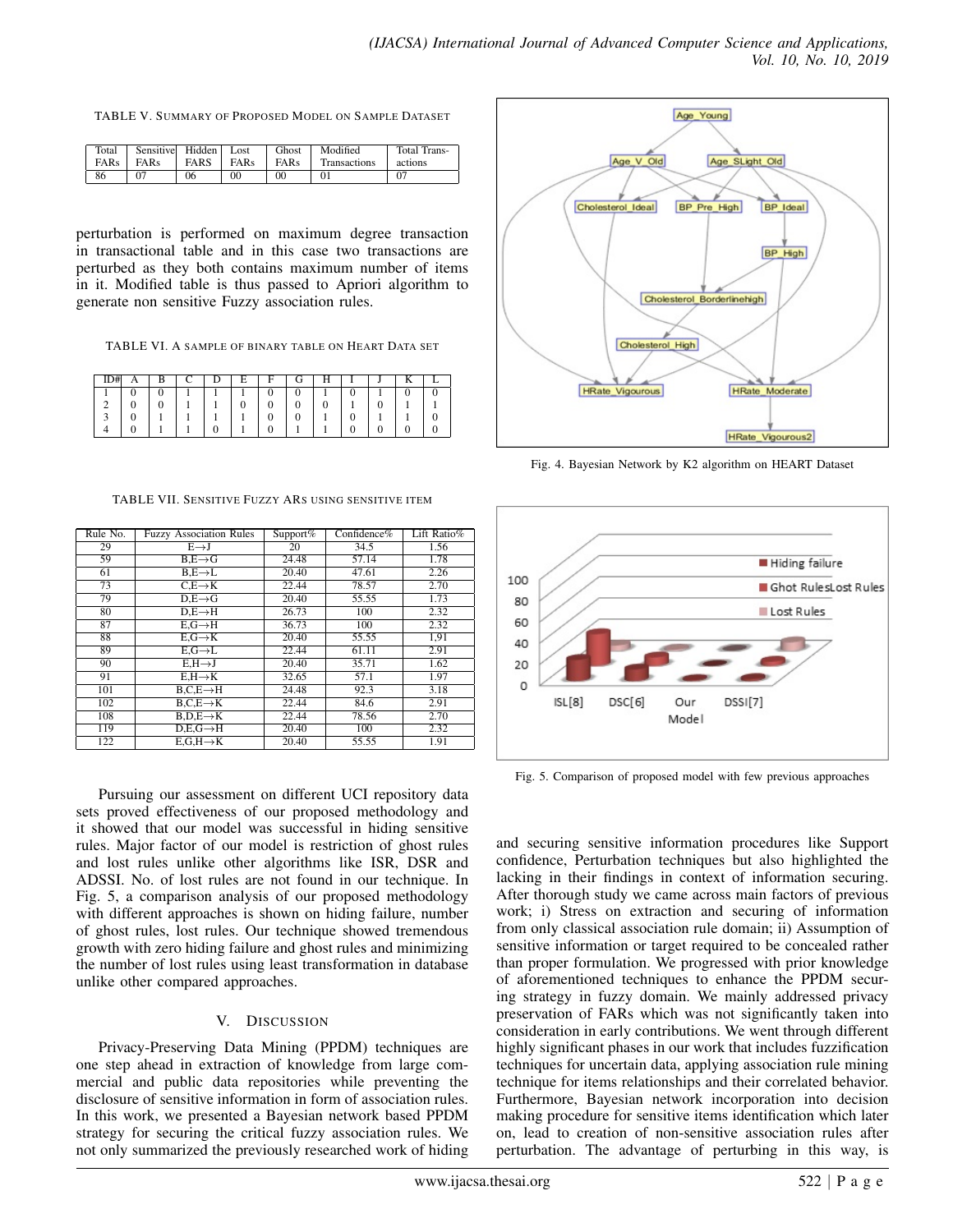to keep the smallest influence to original database with the maximum subsidy with no side effects. Sensitivity analysis is a vital issue in different business and non-business organizations that progress collectively to achieve a given target. This model is proved to be very effective and beneficial in certain research areas which exploit fuzzy association rules like biomedical fields, criminal pattern discovery and financial transactions like supermarket data. When a biologist decides to conceal some sensitive pattern of health samples (may be tissue, patient or tumor), BN based approach can be incorporated to improves the security. In addition, State law enforcement are enduring to call upon data mining techniques to enhance crime analytics and well defend their communities and properties. Real-time solutions can save significant resources and push the capability of law enforcement closer to the pulse of criminal activity. In crime pattern discovery, extracted FARs are more accurate and interesting, and presented and discussed at national level, thus presented model can prove to be effective in dealing security of such high-level sensitive information. Association rules mined from a supermarket database using data mining methods can reveal sensitive information to business contestants. To confine sensitive information, supermarket database should be perturbed for this Bayesian Network-based identified sensitive attributes in a uppermost degree transaction. It is significant to put stress on fuzzy domain considering two facts; firstly, fuzzy logic adaptation to address uncertainty and impreciseness in real-world applications (mentioned above) requiring privacy safeguards and secondly is absence of privacy preservation in the domains. The results of our hiding strategy are quite impressing without any shortcomings and can have valuable research endeavor for future works.

## VI. CONCLUSION

Privacy preservation turns out to be an important aspect in data mining to restrict the disclosure of sensitive information after mining process. In our proposed method, we tend to hide the sensitive fuzzy association rules with minimum or no side effects. Main goal is to uncover those sensitive items which participate in exposing secrets of healthy business to its business contestants during fuzzy association rule generation process. Privacy preservation of maximum number of sensitive FARs by keeping minimum perturbation highlights the significance of our model. Different pervasive tests over case studies and datasets will be held to validate the effectiveness and accuracy of proposed work and hiding sensitive association rules after comparison with current techniques. Support and confidence are extensively taken into account for privacy preservation by many researchers. Our model prospered in performing privacy preservation of association rules without alteration of these measures. The ability to produce the intended results of proposed model are demonstrated in the form of minimizing sensitive fuzzy association rules over different datasets with minimum perturbation to original dataset. In future, probability based multiple sensitive items can be identified to hide sensitive FARs with an aim to keep the minimum perturbation to original data and maximum hidden rules. In addition, machine learning algorithms can be used to discover the relevant and interesting candidate items to increase the effect of securing sensitive FARs.

#### **REFERENCES**

- [1] C. Clifton and D. Marks, *Security and Privacy Implications of Data Mining* In ACM SIGMOD Workshop on Research Issues in Data Mining and Knowledge Discovery, 1996, pp. 15–19.
- [2] R. Agrawal, T. Imielinski and A. N. Swami, *Mining association rules between sets of items in large databases*, In Proceedings of the 1993 ACM SIGMOD International Conference on Management of Data, P. Buneman and S. Jajodia, Eds. Washington, D.C., 207-216.
- [3] J. Han, J. Pei and Y. Yin, *Mining frequent patterns without candidate generation*, ACM SIGMOD International Conference on Management of Data, 29(2),pp. 1–12, 2000.
- [4] T.-P. Hong, C.W. Lin,C.C. Chang and S.-L. Wang, *Hiding Sensitive Itemsets by Inserting Dummy Transactions*, In 2011 IEEE International Conference on Granular Computing, pp. 246-249. IEEE, 2011.
- [5] Zadeh L, *Fuzzy sets*, Inf. Control. Vol.8, PP, 338 353.
- [6] K. Pathak, N. S. Chaudhari and A. Tiwari, *Privacy-Preserving Data Sharing Using Data Reconstruction Based Approach*, SI:International Journal of Computer Applications (0975 – 8887) on Communication Security, No.13, 2012.
- [7] C. C. Agarwal and S. Y. Philip, *Privacy Preserving Data Mining: Models and Algorithms*, Springer Science & Business Media., 2008.
- W. Xiaodan, C. Chao-Hsien, W. Yunfeng, L. Fengli and Y. Dianmin, *Privacy Preserving Data Mining Research: Current Status and Key Issues*,International Conference on Computational Science,Springer, Berlin, pp. 762-772, 2007.
- [9] S. Samet and A. Miri, *Privacy-Preserving Bayesian Network for Horizontally Partitioned Data*, In International Conference on Computational Science and Engineering, Vol. 3, pp. 9–16, 2003.
- [10] S.-L. Wang, B. Parikh and A. Jafari, *Hiding informative association rule sets*, In Expert Systemswith Applications 33(2), pp. 316–323, 2007.
- [11] P. Kongchai, N. Kerdprasop and K. Kerdprasop, *The Fuzzy Search for Association Rules with Interestingness Measure*, International Journal of Computer Theory and Engineering, Vol.6,No.6,2014.
- [12] S. L. Wang, R. Maskey, A. Jafari, and T.P. Hong, *Efficient Sanitization of Informative Association Rules*, Expert Systems with Applications, vol. 37, 2007.
- [13] Y. C. Chang and S.T. Chen, *Fast Algorithm for Completely Hiding Sensitive Association Rule Sets*, Proceedings of the Cryptology and Information Security Conference, pp. 547-560, 2008.
- [14] S. T. Chen, S.M. Lin, C.Y. Tang, and G.Y. Lin, *An Improved Algorithm for Completely Hiding Sensitive Association Rule Sets*, IEEE 2nd International Conference on Computer Science and its Applications, pp.1-6, 2009.
- [15] K. Sathiyapriya, G. Sudhasadasivam and N. Celin, *A New Method for preserving privacy in Quantitative Association Rules Using DSR Approach With Automated Generation of Membership Function*, In the Proceedings of World Congress on Information and Communication Technologies, pp.148-153, 2011.
- [16] S. Hameed, F. Shahzad and S. Asghar, *A Fuzzy Correlation Scheme For Privacy Preservation In Knowledge Based Systems*, Australian Journal of Basic and Applied Sciences,6,no.9, pp.562-571, 2012.
- [17] T.P. Hong, M.J.Chiang and S.L. Wang, *Mining from quantitative data with linguistic minimum supports and confidences*, Proceedings of the 8th IEEE International Conference on Fuzzy Systems,vol.1, pp. 494- 499,IEEE,2002.
- [18] T.P. Hong, K.Y. Lin and B.C. Chien, *Mining fuzzy multiple-level association rules from quantitative data*, Applied Intelligence, 18(1), pp. 79–90, 2003.
- [19] G.-F. Cooper and E. Herskovits,*A Bayesian method for the induction of probabilistic networks from data Machine Learning*, 9(4), pp. 309–347, 1992.
- [20] M.-A. Kadampur and D.-V.-L.-N. Somayajulu, *A Data Perturbation Method by Field Rotation and Binning by Averages Strategy for Privacy Preservation*, In Intelligent Data Engineering and Automated Learning–IDEAL, Springer-Ver lag, pp. 250–257, 2008.
- [21] S.-L. Wang, D. Patel and A. Jafari, *Hiding collaborative recommendation association rules*, Applied Intelligence, Vol.27, No.1,pp.67-77, 2007.